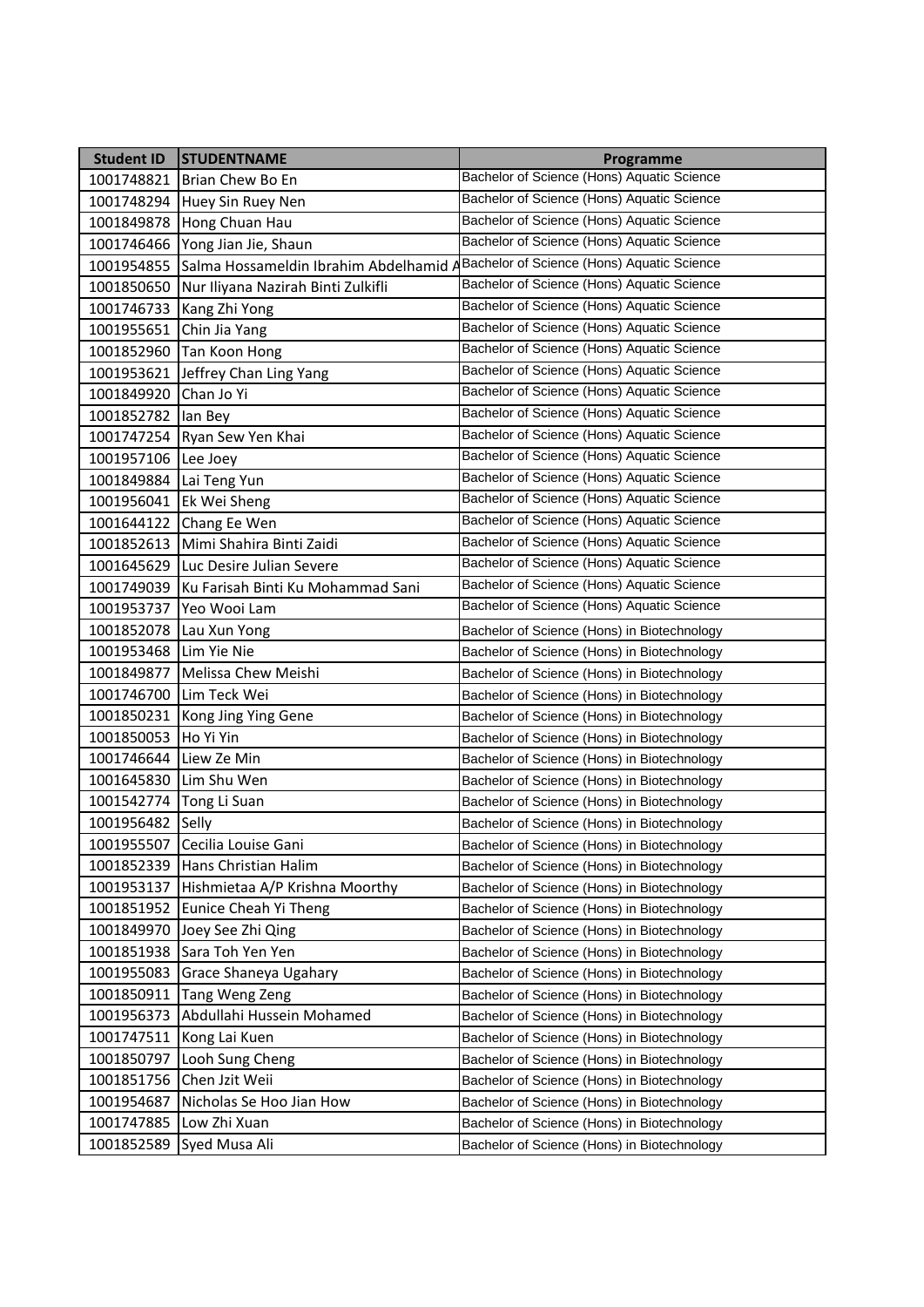|                         | 1001747457 Alvin Cengnata          | Bachelor of Science (Hons) in Biotechnology            |
|-------------------------|------------------------------------|--------------------------------------------------------|
|                         | 1001642796 Alexander Corneilius    | Bachelor of Science (Hons) in Biotechnology            |
|                         | 1001853014 Nadia Bee Hooi San      | Bachelor of Science (Hons) in Biotechnology            |
| 1001851453              | Marcus Chen Jun Hang               | Bachelor of Science (Hons) in Biotechnology            |
| 1001852121              | Kenneth Tan JunKai                 | Bachelor of Science (Hons) in Biotechnology            |
| 1001850577              | Lau Jia Yin                        | Bachelor of Science (Hons) in Biotechnology            |
|                         | 1001747626   Wong King Ryu         | Bachelor of Science (Hons) in Biotechnology            |
|                         | 1001850144 Alicia Chua Yang Qin    | Bachelor of Science (Hons) in Biotechnology            |
| 1001953672 Lee Zhi Yin  |                                    | Bachelor of Science (Hons) in Biotechnology            |
|                         | 1001851059 Sherlyn Kan Pei Fern    | Bachelor of Science (Hons) in Biotechnology            |
| 1001956775              | Carlos Vico                        | Bachelor of Science (Hons) in Biotechnology            |
| 1001850320              | Ng Xue Wei                         | Bachelor of Science (Hons) in Biotechnology            |
| 1001852900              | Lee Zhiqi                          | Bachelor of Science (Hons) in Biotechnology            |
| 1001850588              | Lee Jing Wen                       | Bachelor of Science (Hons) in Biotechnology            |
|                         | 1001953516 Darmes A/L P Kalivann   | Bachelor of Science (Hons) in Biotechnology            |
| 1001849804              | Kashvinder Singh A/L Satwant Singh | Bachelor of Science (Hons) in Biotechnology            |
| 1001540932              | Tan Sook Ling                      | Bachelor of Science (Hons) in Biotechnology            |
| 1001956132              | Goh Jia Yuk                        | Bachelor of Science (Hons) in Biotechnology            |
|                         | 1001953662 Sabrina Liew Xin Yi     | Bachelor of Science (Hons) in Biotechnology            |
| 1001851963 Leong Xin Yi |                                    | Bachelor of Science (Hons) in Biotechnology            |
| 1001953607              | Yap Yi Tang                        | Bachelor of Science (Hons) in Biotechnology            |
| 1001955841              | Ding Sher Min                      | Bachelor of Science (Hons) in Biotechnology            |
| 1001850028              | Lee Hoong Chern                    | Bachelor of Science (Hons) in Biotechnology            |
| 1001954322              | Sin Pui Ling                       | Bachelor of Science (Hons) in Biotechnology            |
| 1001747567              | Tee Jia Jian                       | Bachelor of Science (Hons) in Biotechnology            |
| 1001852265              | Jackson Wiriya                     | Bachelor of Science (Hons) in Biotechnology            |
| 1001954690              | <b>Gu Yanlong</b>                  | Bachelor of Science (Hons) in Biotechnology            |
| 1001852267              | Leong Moong Yan                    | Bachelor of Science (Hons) in Biotechnology            |
| 1001852979              | Lee Kai Jie                        | Bachelor of Science (Hons) in Biotechnology            |
| 1001747304              | Nasheeda Fathmath                  | Bachelor of Science (Hons) in Biotechnology            |
| 1001955418              | Nevvin Raaj A/L A Morgan           | Bachelor of Science (Hons) in Biotechnology            |
|                         | 1001746267 Larsen Alessandro       | Bachelor of Science (Hons) in Biotechnology            |
|                         | 1001852018 Sharvin A/L Devendran   | Bachelor of Science (Hons) in Biotechnology            |
| 1001849526              | Georgina Lee Ke Yin                | Bachelor of Science (Hons) in Biotechnology            |
| 1001953862              | Gayaatri A/P Ravindran             | Bachelor of Science (Hons) in Biotechnology            |
| 1001748413              | Aileen Wee Shu Yeen                | Bachelor of Science (Hons) in Biotechnology            |
| 1001748868              | Se Hoo Mun Wei                     | Bachelor of Science (Hons) in Biotechnology            |
| 1001956593              | Ervin Ranzil Francis Kumar         | Bachelor of Science (Hons) in Biotechnology            |
| 1001850908              | Lim Yee Sien                       | Bachelor of Science (Hons) in Biotechnology            |
| 1001748328              | Wan Hou Leong                      | Bachelor of Science (Hons) in Biotechnology            |
| 1001954161              | Wong Zhi Qi                        | Bachelor of Science (Hons) in Biotechnology            |
| 1001749247              | Joel Phua Jia Meng                 | Bachelor of Science (Hons) in Biotechnology            |
| 1001748431              | Chong Chee Ning                    | Bachelor of Science (Hons) in Biotechnology            |
| 1001746568              | Lai Jing Yi                        | Bachelor of Science (Hons) Food Science with Nutrition |
| 1001954807              | Soo Wei Xin                        | Bachelor of Science (Hons) Food Science with Nutrition |
| 1001645832              | Chan Mun Yan                       | Bachelor of Science (Hons) Food Science with Nutrition |
| 1001953072              | Vicky Lim Chiau Jinq               | Bachelor of Science (Hons) Food Science with Nutrition |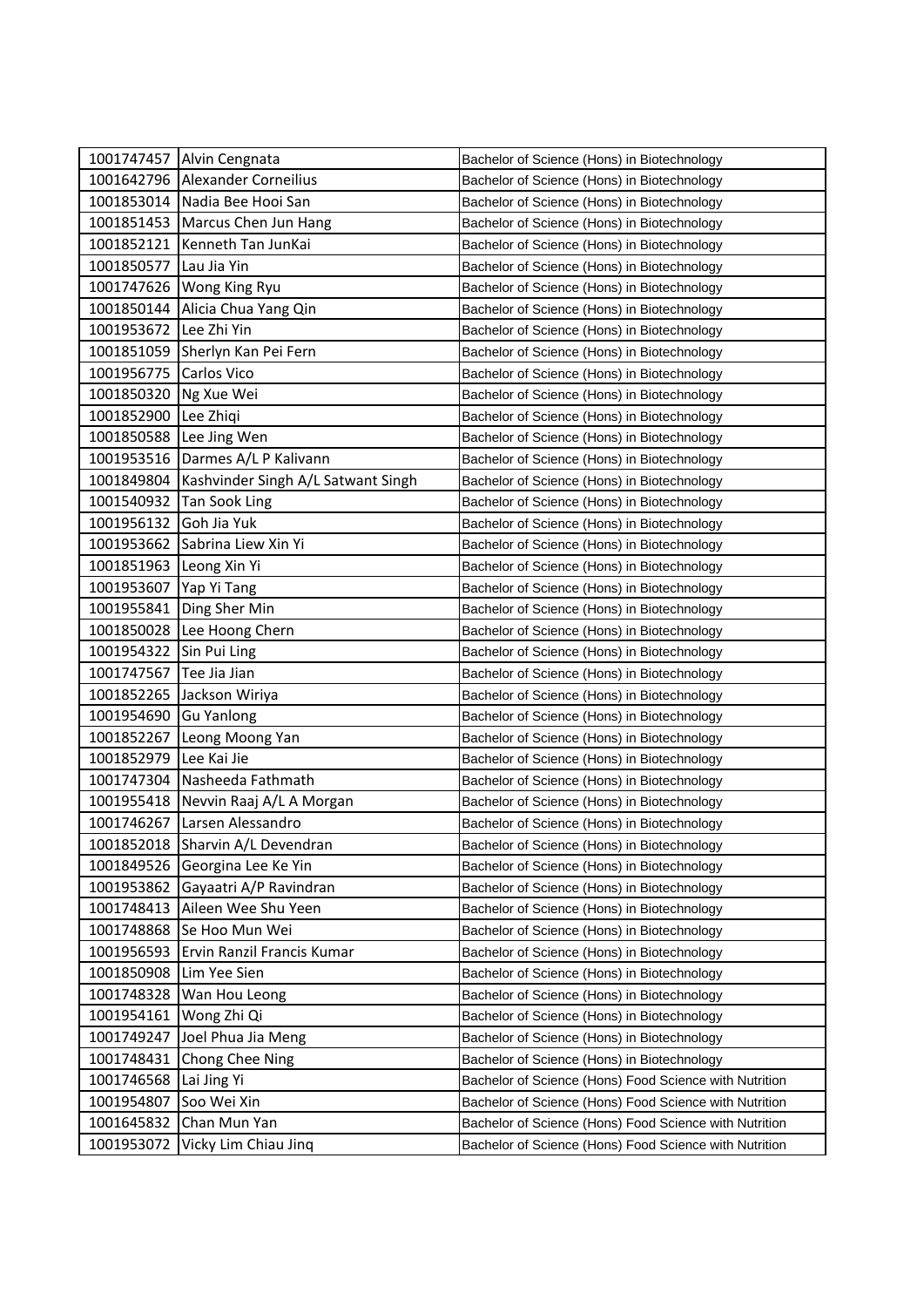|                            | 1001849932 Ezzatunnabihah Binti Hussin | Bachelor of Science (Hons) Food Science with Nutrition |
|----------------------------|----------------------------------------|--------------------------------------------------------|
|                            | 1001850106 Eunice Pneh Weng Nee        | Bachelor of Science (Hons) Food Science with Nutrition |
|                            | 1001746601 Dickson Poon Tik Sang       | Bachelor of Science (Hons) Food Science with Nutrition |
|                            | 1001852879 Wong Si Ying                | Bachelor of Science (Hons) Food Science with Nutrition |
| 1001747328                 | <b>Tan Cheryl</b>                      | Bachelor of Science (Hons) Food Science with Nutrition |
| 1001849842                 | Lee Wan Qi                             | Bachelor of Science (Hons) Food Science with Nutrition |
|                            | 1001748945 Hilary How Hong Sheng       | Bachelor of Science (Hons) Food Science with Nutrition |
| 1001849843                 | Mariyam Yooha Shameem                  | Bachelor of Science (Hons) Food Science with Nutrition |
|                            | 1001749094 Ong Siew Ying               | Bachelor of Science (Hons) Food Science with Nutrition |
| 1001851600                 | Lim Kai Qing                           | Bachelor of Science (Hons) Food Science with Nutrition |
| 1001643806                 | S. Navin A/L Sivanasvaran              | Bachelor of Science (Hons) Food Science with Nutrition |
| 1001749113   Loke Kitt Yin |                                        | Bachelor of Science (Hons) Food Science with Nutrition |
| 1001955695                 | Lai Zhe Yang                           | Bachelor of Science (Hons) Food Science with Nutrition |
| 1001747473   Ng Jia Ling   |                                        | Bachelor of Science (Hons) Food Science with Nutrition |
| 1001955490                 | Himavee Jayaweera                      | Bachelor of Science (Hons) Food Science with Nutrition |
|                            | 1001747725 Amelia Loo Min Chi          | Bachelor of Science (Hons) Food Science with Nutrition |
|                            | 1001851529 Ryan Robert Kowira          | Bachelor of Science (Hons) Food Science with Nutrition |
| 1001953350                 | Amelia Tang Shu Ting                   | Bachelor of Science (Hons) Food Science with Nutrition |
| 1001748408                 | Nisha A/P Krishnan                     | Bachelor of Science (Hons) Food Science with Nutrition |
|                            | 1301746628 Chong Xiu Qing              | Bachelor of Science (Hons) Food Science with Nutrition |
| 1301643303                 | <b>Emanly Tay Siok Ling</b>            | Bachelor of Science (Hons) Food Science with Nutrition |
| 1001748223                 | Hong Yi Le                             | Bachelor of Science (Hons) Food Science with Nutrition |
| 1001746757                 | Chong Siu Nin                          | Bachelor of Science (Hons) Food Science with Nutrition |
| 1001746319                 | Koh Xin Yin                            | Bachelor of Science (Hons) Food Science with Nutrition |
|                            | 1001746673 Cheng Li Xuan               | Bachelor of Science (Hons) Food Science with Nutrition |
| 1001746599                 | Allycia Siow Yee Quan                  | Bachelor of Science (Hons) Food Science with Nutrition |
| 1001955918                 | Chow Yong Jun                          | Bachelor of Science (Hons) Food Science with Nutrition |
| 1001746512                 | Mariam Waleed Fekry Saleh Faris        | Bachelor of Science (Hons) Food Science with Nutrition |
|                            | 1001643433 Hazel Yeo Chin Hua          | Bachelor of Science (Hons) Food Science with Nutrition |
|                            | 1001748563   Fong Ee Lynn              | Bachelor of Science (Hons) Food Science with Nutrition |
|                            | 1001955174 Antonetta Leony             | Bachelor of Science (Hons) Food Science with Nutrition |
|                            | 1001749203 Chew Jing Han               | Bachelor of Science (Hons) Food Science with Nutrition |
|                            | 1001748737   Divanirsh A/L Devindran   | Bachelor of Science (Hons) Food Science with Nutrition |
| 1001956854                 | Yudinata Adi Wijaya                    | Bachelor of Science (Hons) Food Science with Nutrition |
| 1001953163                 | Lee Lik Hoong                          | Bachelor of Science (Hons) Food Science with Nutrition |
| 1001643495                 | Kor Jia Yi                             | Bachelor of Science (Hons) Food Science with Nutrition |
| 1001746921                 | Lew Li Ann                             | Bachelor of Science (Hons) Food Science with Nutrition |
| 1001746828                 | Wan Pei Yee                            | Bachelor of Science (Hons) Food Science with Nutrition |
| 1001956285                 | Lee Siew Wei                           | Bachelor of Science (Hons) Food Science with Nutrition |
| 1001540164                 | Melissa Goh Chian Yee                  | Bachelor of Science (Hons) Food Science with Nutrition |
| 1001953636                 | Ng Shu Kei                             | Bachelor of Science (Hons) Food Science with Nutrition |
| 1001852039                 | Chew Shen Le                           | Bachelor of Science (Hons) Food Science with Nutrition |
| 1001643934                 | Soh Xiao Xi                            | Bachelor of Science (Hons) Food Science with Nutrition |
| 1001746793                 | Ong Seok Teng                          | Bachelor of Science (Hons) Food Science with Nutrition |
| 1001953651                 | Chong Mui Yie                          | Bachelor of Science (Hons) Food Science with Nutrition |
| 1001643665                 | Ng Aiyuan                              | Bachelor of Science (Hons) Food Science with Nutrition |
| 1001955730                 | Loke Qiao Yan                          | Bachelor of Science (Hons) Food Science with Nutrition |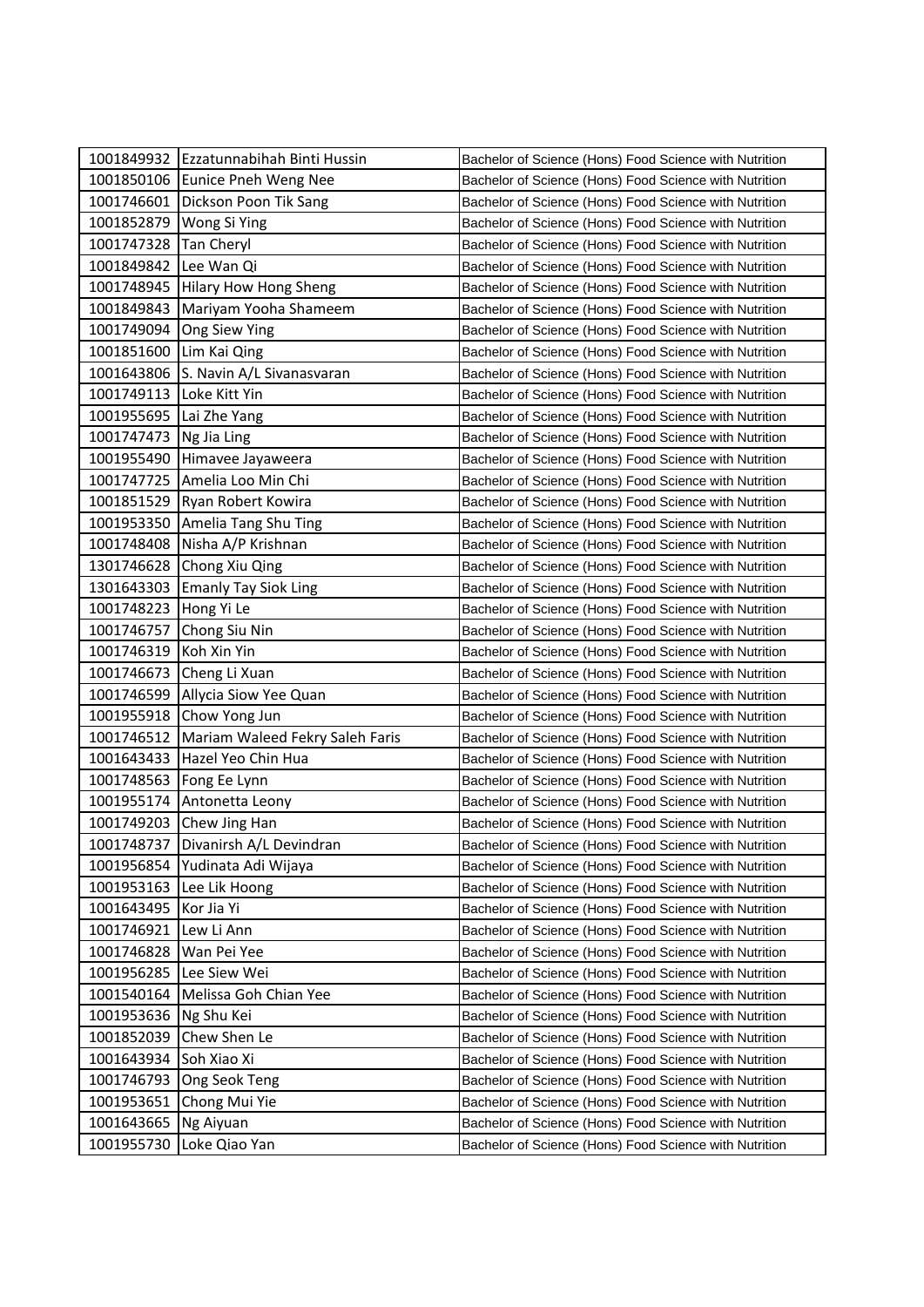|                         | 1001956146 Cheong Xin Yi   | Bachelor of Science (Hons) Food Science with Nutrition |
|-------------------------|----------------------------|--------------------------------------------------------|
| 1001850424              | Lau Jes Sie                | Bachelor of Science (Hons) Food Science with Nutrition |
| 1001954248              | Nathania Teshia            | Bachelor of Science (Hons) Food Science with Nutrition |
| 1001955884              | Hariyanto Yonchen          | Bachelor of Science (Hons) Food Science with Nutrition |
| 1001955037              | Michelle Munashe Mavera    | Bachelor of Science (Hons) Food Science with Nutrition |
| 1001955832              | Nicholas Abe Sanjaya       | Bachelor of Science (Hons) Food Science with Nutrition |
| 1001955439              | Bernadette Avianny Jubilin | Bachelor of Science (Hons) Food Science with Nutrition |
| 1001955086              | Nico Hans Limanto          | Bachelor of Science (Hons) Food Science with Nutrition |
| 1001852167              | Cheong Zi Long             | Bachelor of Science (Hons) Food Science with Nutrition |
|                         | 1001953799 Wong Zi Yean    | Bachelor of Science (Hons) Food Science with Nutrition |
| 1001749037              | Fang Peng Hui              | Bachelor of Science (Hons) Food Science with Nutrition |
| 1001953433              | Ti Yue Zhe                 | Bachelor of Science (Hons) Food Science with Nutrition |
| 1001849894              | Ong Jing Yang              | Bachelor of Science (Hons) Food Science with Nutrition |
| 1001850679              | Wai Seat Ni                | Bachelor of Science (Hons) Food Science with Nutrition |
| 1001746923              | Low Shuang Yao             | Bachelor of Science (Hons) Food Science with Nutrition |
| 1001849789              | Lee Kah Hui                | Bachelor of Science (Hons) Food Science with Nutrition |
| 1001849816              | Lim Yoong Jun              | Bachelor of Science (Hons) Food Science with Nutrition |
| 1001746565              | Yap Kai Lin                | Bachelor of Science (Hons) Food Science with Nutrition |
| 1001850152              | Lee Xian Wei               | Bachelor of Science (Hons) Food Science with Nutrition |
| 1001956087              | Foo Ker Tien               | Bachelor of Science (Hons) Food Science with Nutrition |
| 1001643573              | Kimberly Chuah Jia Xin     | Bachelor of Science (Hons) Food Science with Nutrition |
| 1001749199              | Chong Xiao Jia             | Bachelor of Science (Hons) Food Science with Nutrition |
| 1001644708              | Lim Sze Thong              | Bachelor of Science (Hons) Food Science with Nutrition |
| 1001542682              | Chin Yee Mun               | Bachelor of Science (Hons) Food Science with Nutrition |
|                         | 1001644223 Yew Keong Chun  | Bachelor of Science (Hons) Food Science with Nutrition |
| 1001541951              | Kirthani A/P Anamalay      | Bachelor of Science (Hons) Food Science with Nutrition |
| 1001645083              | Lim Lay Im                 | Bachelor of Science (Hons) Food Science with Nutrition |
| 1001953225              | Sew Yee Qi                 | Bachelor of Science (Hons) Food Science with Nutrition |
| 1001748671              | Felicia                    | Bachelor of Science (Hons) Food Science with Nutrition |
| 1001747455              | Kon Zhen Jie               | Bachelor of Science (Hons) Food Science with Nutrition |
| 1001747447              | Tan Lih Xuan               | Bachelor of Science (Hons) Food Science with Nutrition |
| 1001748590 Lim Jia Wen  |                            | Bachelor of Science (Hons) Food Science with Nutrition |
| 1001747528 Tan Sze Ning |                            | Bachelor of Science (Hons) Food Science with Nutrition |
| 1001748440              | Tan Chia Yee               | Bachelor of Science (Hons) Food Science with Nutrition |
| 1001850630              | Chang Yi Wen               | Bachelor of Science (Hons) Food Science with Nutrition |
| 1001849721              | Madelyne Gunawan           | Bachelor of Science (Hons) Food Science with Nutrition |
| 1001746566              | Looi Jiale                 | Bachelor of Science (Hons) Food Science with Nutrition |
| 1001849883              | Low Jia Hui                | Bachelor of Science (Hons) Food Science with Nutrition |
| 1001746630              | Low Hui Wen                | Bachelor of Science (Hons) Food Science with Nutrition |
| 1001746548              | Catherine Hauwanda         | Bachelor of Science (Hons) Food Science with Nutrition |
| 1001747908              | Cheng Khai Huey            | Bachelor of Science (Hons) Food Science with Nutrition |
| 1001746752              | Chong Shuan Ni             | Bachelor of Science (Hons) Food Science with Nutrition |
| 1001850109              | Venecia Woeng              | Bachelor of Science (Hons) Food Science with Nutrition |
| 1001853012              | Lim Wei Dung               | Bachelor of Science (Hons) Food Science with Nutrition |
| 1001233261              | Ameen Abdo Musaed Malek    | Bachelor of Science (Hons) Food Science with Nutrition |
| 1001955879              | Khor Hui May               | Bachelor of Science (Hons) Food Science with Nutrition |
| 1001955715              | Goh Lin Lin                | Bachelor of Science (Hons) Food Science with Nutrition |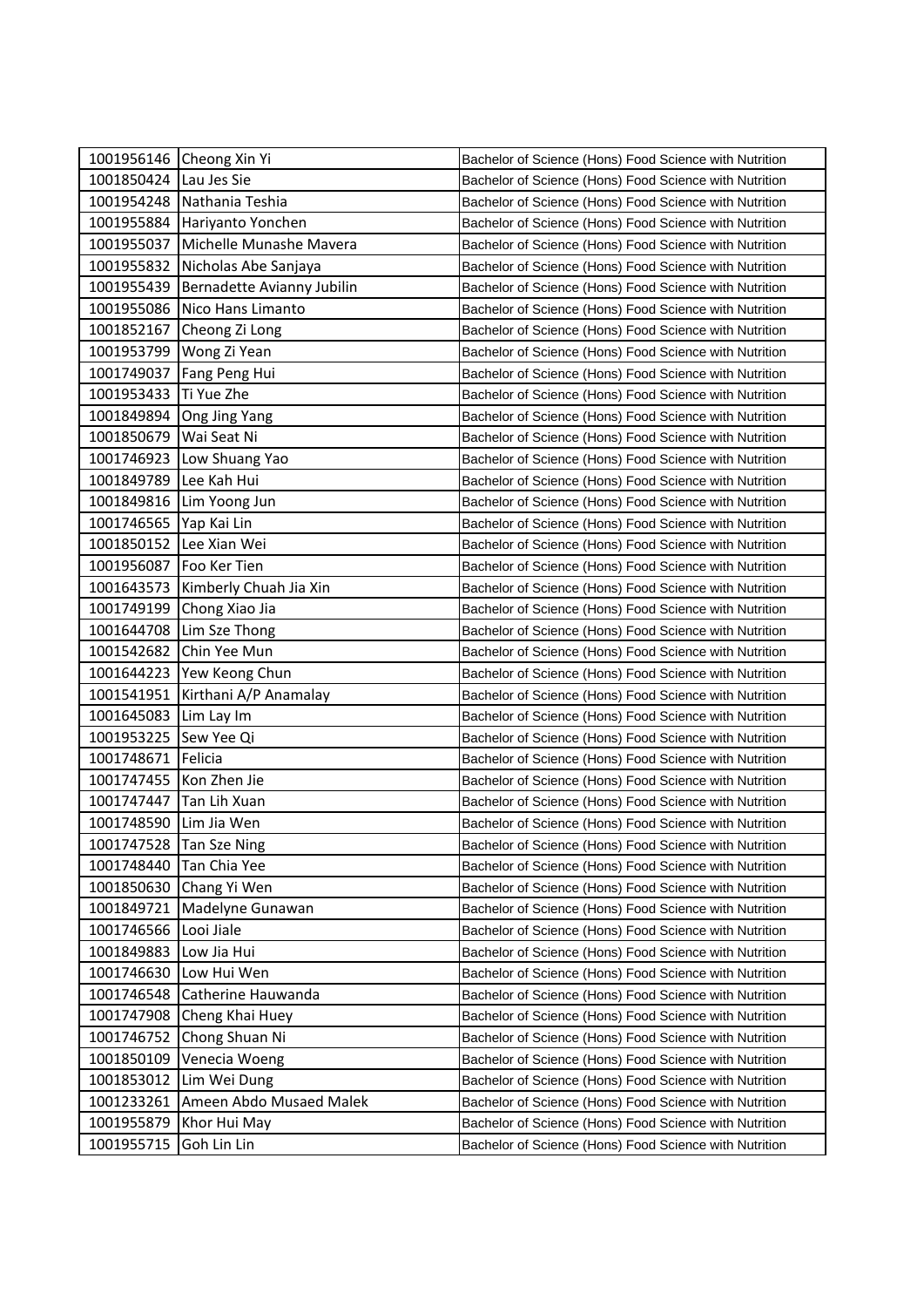|                       | 1001954901 Caroline Chiuman                      | Bachelor of Science (Hons) Food Science with Nutrition |
|-----------------------|--------------------------------------------------|--------------------------------------------------------|
| 1001956359 Tee Yi Xin |                                                  | Bachelor of Science (Hons) Food Science with Nutrition |
| 1001955857            | Soh Ying Ying                                    | Bachelor of Science (Hons) Food Science with Nutrition |
| 1001955905            | Ng Qin Yi                                        | Bachelor of Science (Hons) Food Science with Nutrition |
| 1001851435            | Lee Wen Qian                                     | Bachelor of Science (Hons) Food Science with Nutrition |
| 1001849875            | Tow Jing Han                                     | Bachelor of Science (Hons) Food Science with Nutrition |
| 1001851270            | Tanish A/L Eswaramurthi                          | Bachelor of Science (Hons) Food Science with Nutrition |
| 1001747980            | Liow Chun An                                     | Bachelor of Science (Hons) Food Science with Nutrition |
| 1001953671            | Tho Gabrielle Ngo                                | Bachelor of Science (Hons) Food Science with Nutrition |
| 1001852656            | Roa M. A. Aliwaisi                               | Bachelor of Science (Hons) Food Science with Nutrition |
| 1001955568            | Yong Zhi Yin                                     | Bachelor of Science (Hons) Food Science with Nutrition |
|                       | 1001955533 Chan Cheng Hui                        | Bachelor of Science (Hons) Food Science with Nutrition |
| 1001954168            | Michelle Clarissa Wijaya                         | Bachelor of Science (Hons) Food Science with Nutrition |
| 1001746542            | Ng Yeufu                                         | Bachelor of Science (Hons) Food Science with Nutrition |
| 1001542721            | Chong Kai Li                                     | Bachelor of Science (Hons) Food Science with Nutrition |
| 1001748920            | Thang Ai Vee                                     | Bachelor of Science (Hons) Food Science with Nutrition |
| 1001849627            | Foo Kai Ting                                     | Bachelor of Science (Hons) Food Science with Nutrition |
| 1001746585            | Jonathan Qway Kar Hoe                            | Bachelor of Science (Hons) Food Science with Nutrition |
| 1001644934            | Leaw Zhee Enn                                    | Bachelor of Science (Hons) Food Science with Nutrition |
|                       | 1001850799 Kong Yu Xuan                          | Bachelor of Science (Hons) Food Science with Nutrition |
| 1001851964            | Foo Sok Yen                                      | Bachelor of Science (Hons) Food Science with Nutrition |
| 1001747273            | Low Kai Shin                                     | Bachelor of Science (Hons) Food Science with Nutrition |
| 1001850097            | Eng Yu Shuen                                     | Bachelor of Science (Hons) Food Science with Nutrition |
| 1001849404            | Oun Wan Teng                                     | Bachelor of Science (Hons) Food Science with Nutrition |
| 1001746786            | Leong Yuet Leng                                  | Bachelor of Science (Hons) Food Science with Nutrition |
| 1001541416            | Anowarul Bari                                    | Bachelor of Science (Hons) Food Science with Nutrition |
| 1001748168            | Lim Voon Siong                                   | Bachelor of Science (Hons) Food Science with Nutrition |
| 1001747089            | Yeoh Mason                                       | Bachelor of Science (Hons) Food Science with Nutrition |
| 1001955906            | Lee Pei Li                                       | Bachelor of Science (Hons) Food Science with Nutrition |
| 1001645908            | Guok Chi Xin                                     | Bachelor of Science (Hons) Food Science with Nutrition |
| 1001955820            | Tan Jun Jiet                                     | Bachelor of Science (Hons) Food Science with Nutrition |
|                       | 1001643259 Siti Nor Hashimah Binti Hj Ali Hashim | Bachelor of Science (Hons) Food Science with Nutrition |
| 1001954862 Ku Min Yen |                                                  | Bachelor of Science (Hons) Food Science with Nutrition |
| 1001956223            | Muhammad Mikhail Arief Bin Noor Azlan            | Bachelor of Science (Hons) Food Science with Nutrition |
| 1001747335            | Goh Xiao Hui                                     | Bachelor of Science (Hons) Food Science with Nutrition |
| 1001749050            | Lee Chao Jie                                     | Bachelor of Science (Hons) Food Science with Nutrition |
| 1001851187            | Maggie Johana Tanto                              | Bachelor of Science (Hons) Food Science with Nutrition |
| 1001851937            | Hon Pui Xuan                                     | Bachelor of Science (Hons) Food Science with Nutrition |
| 1001955760            | Then Lee Yin                                     | Bachelor of Science (Hons) Food Science with Nutrition |
| 1001953457            | Chan Fan Yu                                      | Bachelor of Science (Hons) Food Science with Nutrition |
| 1001746761            | Ling Yee Ling                                    | Bachelor of Science (Hons) Food Science with Nutrition |
| 1001748240            | Suzanne Choo Soo Syuen                           | Bachelor of Science (Hons) Food Science with Nutrition |
| 1001953656            | Tan Ee Lyn                                       | Bachelor of Science (Hons) Food Science with Nutrition |
| 1001748585            | Rina A/P Thanga Rajan                            | Bachelor of Science (Hons) Food Science with Nutrition |
| 1001748271            | Chan Shu Qin                                     | Bachelor of Science (Hons) Food Science with Nutrition |
| 1001748180            | Phang Jern Wei                                   | Bachelor of Science (Hons) Food Science with Nutrition |
| 1001643929            | Mok Jia En                                       | Bachelor of Science (Hons) Food Science with Nutrition |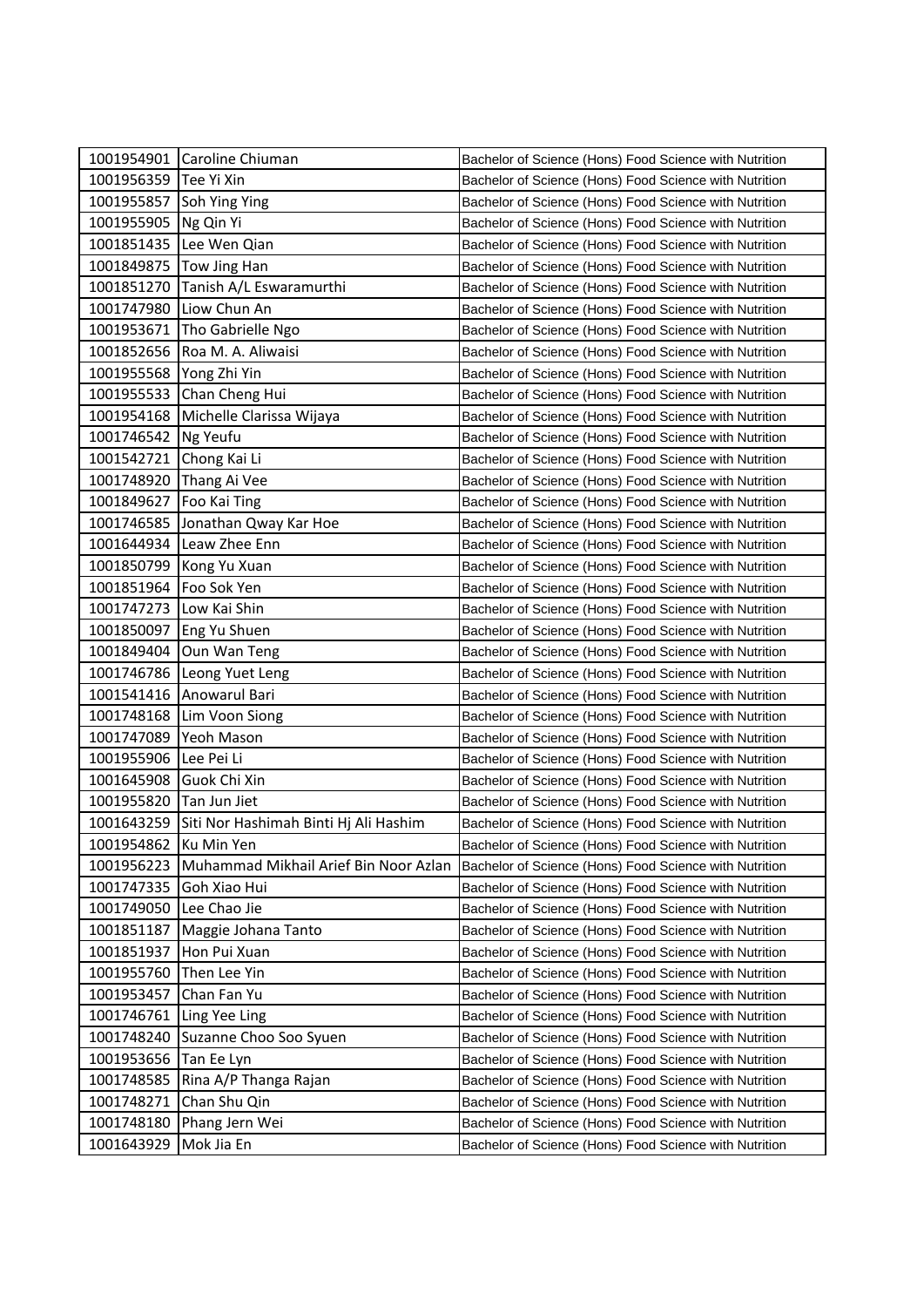| 1001850716 | Tan Hui Jie                              | Bachelor of Science (Hons) Food Science with Nutrition |
|------------|------------------------------------------|--------------------------------------------------------|
| 1001643699 | Jesmynne Tan Kai Sin                     | Bachelor of Science (Hons) Food Science with Nutrition |
| 1001748234 | Tan Qiao Yan                             | Bachelor of Science (Hons) Food Science with Nutrition |
| 1001746767 | Ng Xin Yi                                | Bachelor of Science (Hons) Food Science with Nutrition |
| 1001953204 | Low Chiu Chin                            | Bachelor of Science (Hons) Food Science with Nutrition |
| 1001746778 | Cheryl Chong Yi Ern                      | Bachelor of Science (Hons) Food Science with Nutrition |
| 1001851719 | Mok Yen Bin                              | Bachelor of Science (Hons) Food Science with Nutrition |
| 1001953419 | Vanny Vanesia                            | Bachelor of Science (Hons) Food Science with Nutrition |
| 1001849362 | Lim Lee Ying                             | Bachelor of Science (Hons) Food Science with Nutrition |
| 1001748442 | Yong Chee Le                             | Bachelor of Science (Hons) Food Science with Nutrition |
| 1001850178 | Leong Wei Fang                           | Bachelor of Science (Honours) Nutrition with Wellness  |
| 1001953078 | Wong Chan Keong                          | Bachelor of Science (Honours) Nutrition with Wellness  |
| 1001643933 | Karmen Low Kah Wen                       | Bachelor of Science (Honours) Nutrition with Wellness  |
| 1001954222 | Liau Car Wen                             | Bachelor of Science (Honours) Nutrition with Wellness  |
| 1001850043 | Lim Yi Han                               | Bachelor of Science (Honours) Nutrition with Wellness  |
| 1001644094 | Gan Xin Yee                              | Bachelor of Science (Honours) Nutrition with Wellness  |
| 1301850055 | Cindy Jap Kim Foong                      | Bachelor of Science (Honours) Nutrition with Wellness  |
| 1001747368 | Grace Chieng Wei Ni                      | Bachelor of Science (Honours) Nutrition with Wellness  |
| 1001746343 | Augundhooa Digsha                        | Bachelor of Science (Honours) Nutrition with Wellness  |
| 1001851599 | Wong Hwee Shan                           | Bachelor of Science (Honours) Nutrition with Wellness  |
| 1001852886 | Mak Wen Shean                            | Bachelor of Science (Honours) Nutrition with Wellness  |
| 1001746484 | Nawal Abdulrahman Mohammed Al-Amou       | Bachelor of Science (Honours) Nutrition with Wellness  |
| 1001746563 | Tan Jing En                              | Bachelor of Science (Honours) Nutrition with Wellness  |
|            | 1001643423 Zainab Khalil Ghaleb Al Jabal | Bachelor of Science (Honours) Nutrition with Wellness  |
| 1001956919 | Safa Mutea Abdo Al-Nuzely                | Bachelor of Science (Honours) Nutrition with Wellness  |
| 1001955986 | Widjaja Aurelya Nicole                   | Bachelor of Science (Honours) Nutrition with Wellness  |
| 1001748299 | Eng Zen Yang Eddie                       | Bachelor of Science (Honours) Nutrition with Wellness  |
| 1001851019 | Heng Ren Shuang                          | Bachelor of Science (Honours) Nutrition with Wellness  |
| 1001851028 | Liow Jia Li                              | Bachelor of Science (Honours) Nutrition with Wellness  |
| 1001747448 | Ong Pei Sze                              | Bachelor of Science (Honours) Nutrition with Wellness  |
| 1001643681 | Tay Jia Ling                             | Bachelor of Science (Honours) Nutrition with Wellness  |
| 1001747532 | Siow Hui Kee                             | Bachelor of Science (Honours) Nutrition with Wellness  |
| 1001439172 | Rina Igarashi                            | Bachelor of Science (Honours) Nutrition with Wellness  |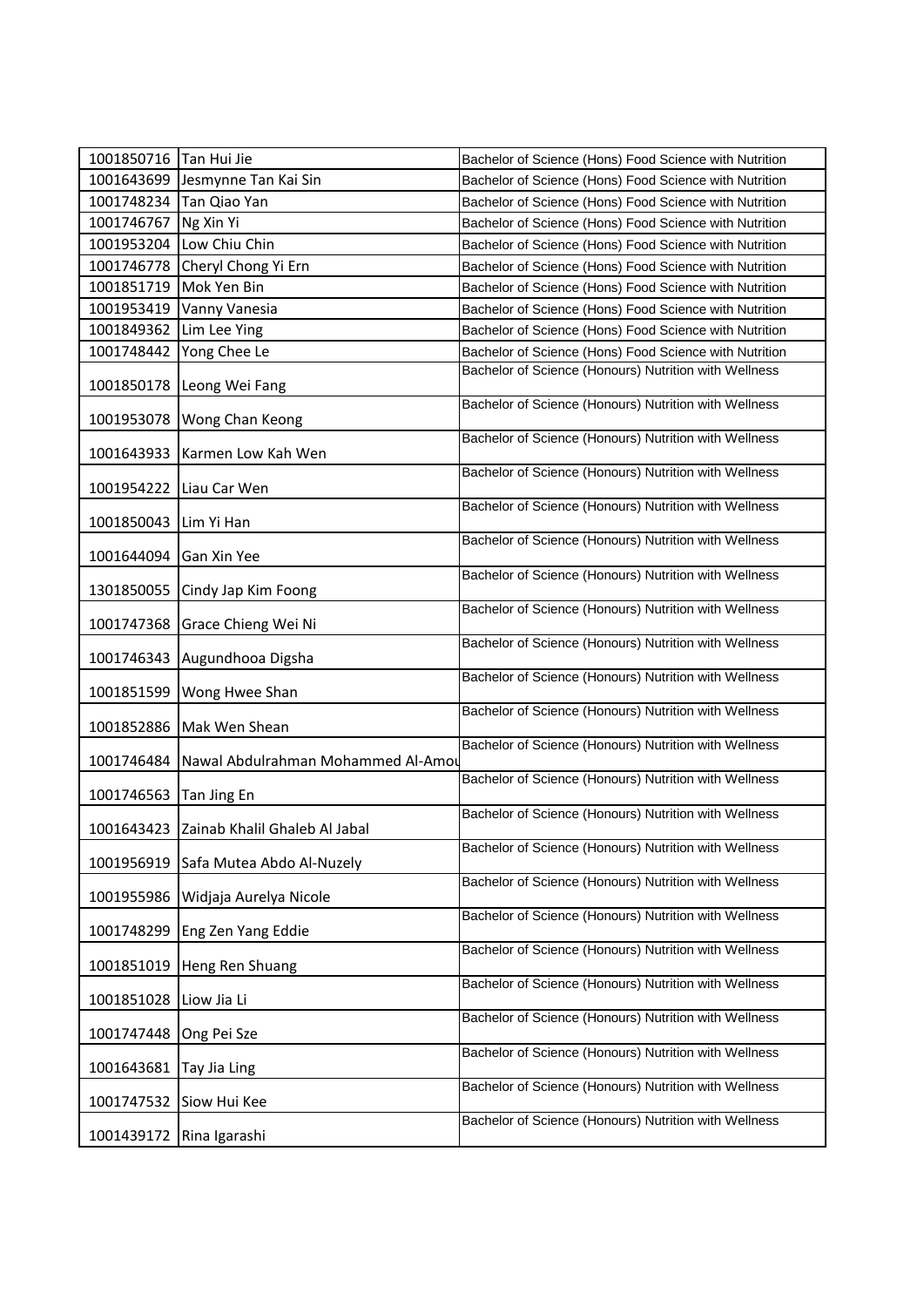|            | 1001953615 Elvina Poedjiono        | Bachelor of Science (Honours) Nutrition with Wellness |
|------------|------------------------------------|-------------------------------------------------------|
| 1001746708 | Joyann Chee Jia Yan                | Bachelor of Science (Honours) Nutrition with Wellness |
|            | 1001956296 Cheng Xin Ying          | Bachelor of Science (Honours) Nutrition with Wellness |
| 1001852792 | Teh Huei Yi                        | Bachelor of Science (Honours) Nutrition with Wellness |
| 1001953602 | Ng Juby                            | Bachelor of Science (Honours) Nutrition with Wellness |
| 1001850261 | Yeo Ying Xin                       | Bachelor of Science (Honours) Nutrition with Wellness |
| 1001748801 | Monera Waleed Abdulrab Ohag        | Bachelor of Science (Honours) Nutrition with Wellness |
| 1001850008 | Wong Yu Qian                       | Bachelor of Science (Honours) Nutrition with Wellness |
| 1001644116 | Khoo Ting Wei                      | Bachelor of Science (Honours) Nutrition with Wellness |
| 1001850493 | Jessy Goh Ming Ming                | Bachelor of Science (Honours) Nutrition with Wellness |
| 1001850685 | Daniel Ho Rui Yao                  | Bachelor of Science (Honours) Nutrition with Wellness |
| 1001748410 | Ng Meng Wui                        | Bachelor of Science (Honours) Nutrition with Wellness |
| 1001747202 | Anna George Koshy                  | Bachelor of Science (Honours) Nutrition with Wellness |
| 1001954274 | Liow Pui Kee                       | Bachelor of Science (Honours) Nutrition with Wellness |
| 1001850380 | Justine Siau                       | Bachelor of Science (Honours) Nutrition with Wellness |
| 1001746450 | Lim Sing Rou                       | Bachelor of Science (Honours) Nutrition with Wellness |
| 1001747406 | Ch'ng Su Ping                      | Bachelor of Science (Honours) Nutrition with Wellness |
| 1001746986 | Alolikia Ong Pujue                 | Bachelor of Science (Honours) Nutrition with Wellness |
| 1001644031 | Lee Yee Jeat                       | Bachelor of Science (Honours) Nutrition with Wellness |
| 1001954163 | Goh Shu Mei                        | Bachelor of Science (Honours) Nutrition with Wellness |
| 1001746320 | Oeh Zhe Yee                        | Bachelor of Science (Honours) Nutrition with Wellness |
| 1001748629 | Low Kheng Siang                    | Bachelor of Science (Honours) Nutrition with Wellness |
| 1001643244 | Fatma Elzahra Alhuassein Elfourtia | Bachelor of Science (Honours) Nutrition with Wellness |
| 1001851552 | Gillian Allie                      | Bachelor of Science (Honours) Nutrition with Wellness |
| 1001953655 | Desmond Louis Ng Wei Heng          | Bachelor of Science (Honours) Nutrition with Wellness |
| 1001955809 | Meunier Christabelle               | Bachelor of Science (Honours) Nutrition with Wellness |
| 1001956503 | Alicia Raveena A/P Ananthen        | Bachelor of Science (Honours) Nutrition with Wellness |
| 1001850165 | Christina Chong                    | Bachelor of Science (Honours) Nutrition with Wellness |
| 1001746183 | Geraldine Khoo Suat Qing           | Bachelor of Science (Honours) Nutrition with Wellness |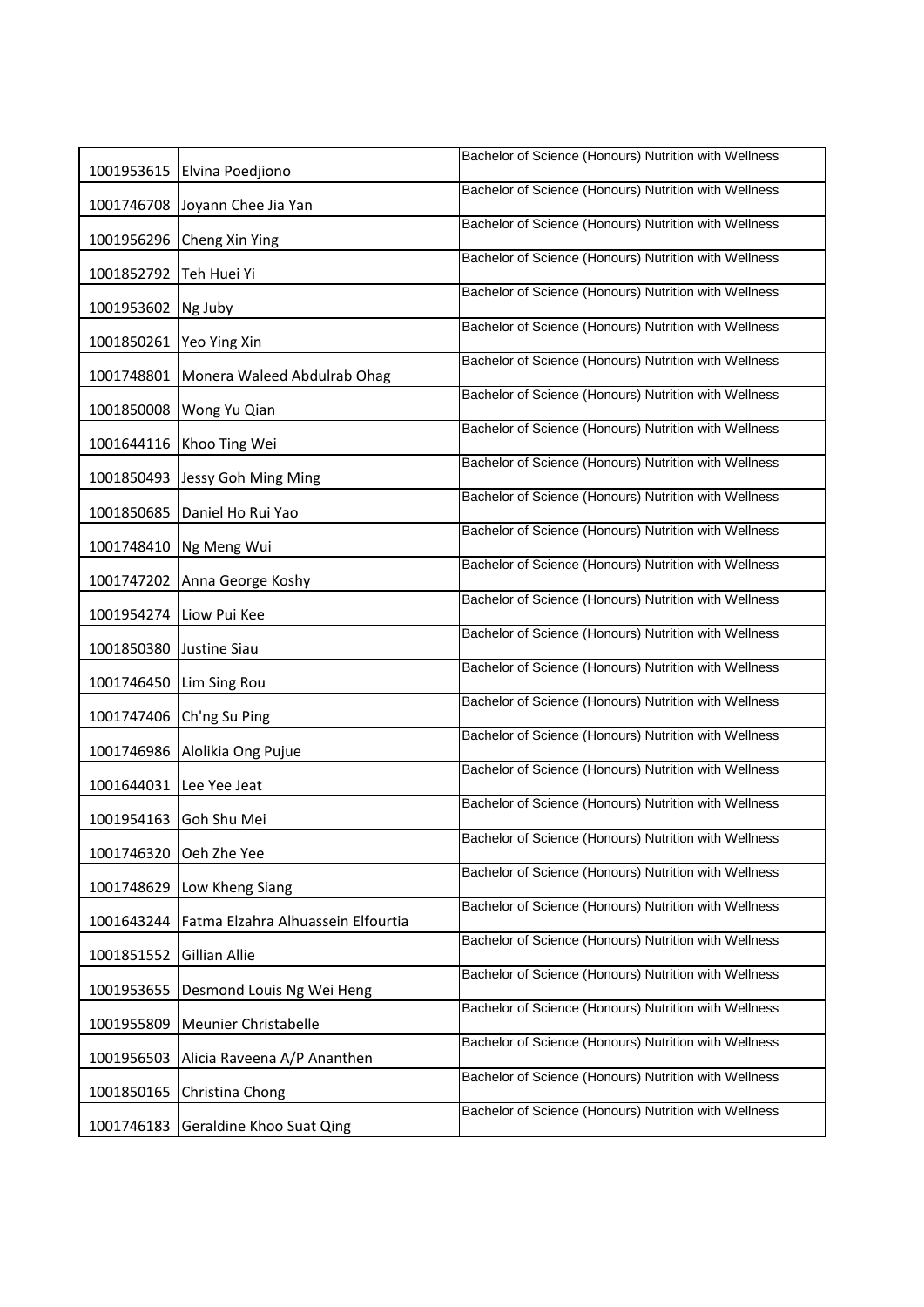| 1001746328   Yap Siang Yi |                                | Bachelor of Science (Honours) Nutrition with Wellness  |
|---------------------------|--------------------------------|--------------------------------------------------------|
| 1001954032                | Stevinni Wundarma              | Bachelor of Science (Honours) Nutrition with Wellness  |
| 1001540037                | Cheong Yean Yee                | Bachelor of Science (Honours) Nutrition with Wellness  |
| 1001748650                | Fiona Chuen Xin Juan           | Bachelor of Science (Honours) Nutrition with Wellness  |
|                           |                                | Bachelor of Science (Honours) Nutrition with Wellness  |
| 1001953664                | Yip Puey Kuan                  | Bachelor of Science (Honours) Nutrition with Wellness  |
| 1001957234                | Tan Yang                       | Bachelor of Science (Honours) Nutrition with Wellness  |
| 1001643892                | Lim Xinsyuen                   |                                                        |
| 1001643864                | Quek Xin Yi                    | Bachelor of Science (Honours) Nutrition with Wellness  |
| 1001852093                | Vera Lynn Lam Yen              | Bachelor of Science (Honours) Nutrition with Wellness  |
| 1001852977                | Chong Peik Chee                | Bachelor of Science (Honours) Nutrition with Wellness  |
| 1001953077                | Koh Xin Min                    | Bachelor of Science (Honours) Nutrition with Wellness  |
| 1001954517                | Kuan Jin Yen                   | Bachelor of Science (Honours) Nutrition with Wellness  |
| 1001748338                | Ng Jia Jing                    | Bachelor of Science (Honours) Nutrition with Wellness  |
| 1001850234                | Chew Wai Mei                   | Bachelor of Science (Honours) Nutrition with Wellness  |
| 1001747775                | Kok Ee Yin                     | Bachelor of Science (Honours) Nutrition with Wellness  |
| 1001643799                | Tang Shu Ying                  | Bachelor of Science (Honours) Nutrition with Wellness  |
| 1301643809                | Lim Lih Shiow                  | Bachelor of Science (Honours) Nutrition with Wellness  |
| 1001852914                | Wong Yi Ying                   | Bachelor of Science (Honours) Nutrition with Wellness  |
| 1001849964                | Lee Xue Li                     | Bachelor of Science (Honours) Nutrition with Wellness  |
| 1001956255 Koh Su Yuan    |                                | Bachelor of Science (Honours) Nutrition with Wellness  |
| 1001849651                | Eman Hisham Mohamed Elzayyadi  | Bachelor of Science (Honours) Nutrition with Wellness  |
| 1001849425                | Aminath Ushna Muhammadh Waheed | Diploma in Aquaculture with Entrepreneurship           |
| 1001954109                | Nicholas Boo Kin Sam           | Diploma in Aquaculture with Entrepreneurship           |
| 1001850313                | Yeap Zi Hao                    | Bachelor of Science (Hons) in Biotechnology            |
| 1001955607                | Evan Lam Tien Xiang            | Bachelor of Science (Hons) in Biotechnology            |
| 1001851970                | Yap Zhen Qi                    | Bachelor of Science (Hons) Food Science with Nutrition |
| 1001954596                | Yen Sze Kei                    | Bachelor of Science (Hons) Food Science with Nutrition |
| 1001955191                | Lim Chung Jien                 | Bachelor of Science (Hons) Food Science with Nutrition |
| 1001852578                | Chang Sin Tian                 | Bachelor of Science (Hons) Food Science with Nutrition |
|                           |                                | Bachelor of Science (Hons) Food Science with Nutrition |
| 1001852878<br>1001849736  | Tan Qiu Yi<br>Lim Khai Yee     | Bachelor of Science (Hons) in Biotechnology            |
|                           |                                |                                                        |